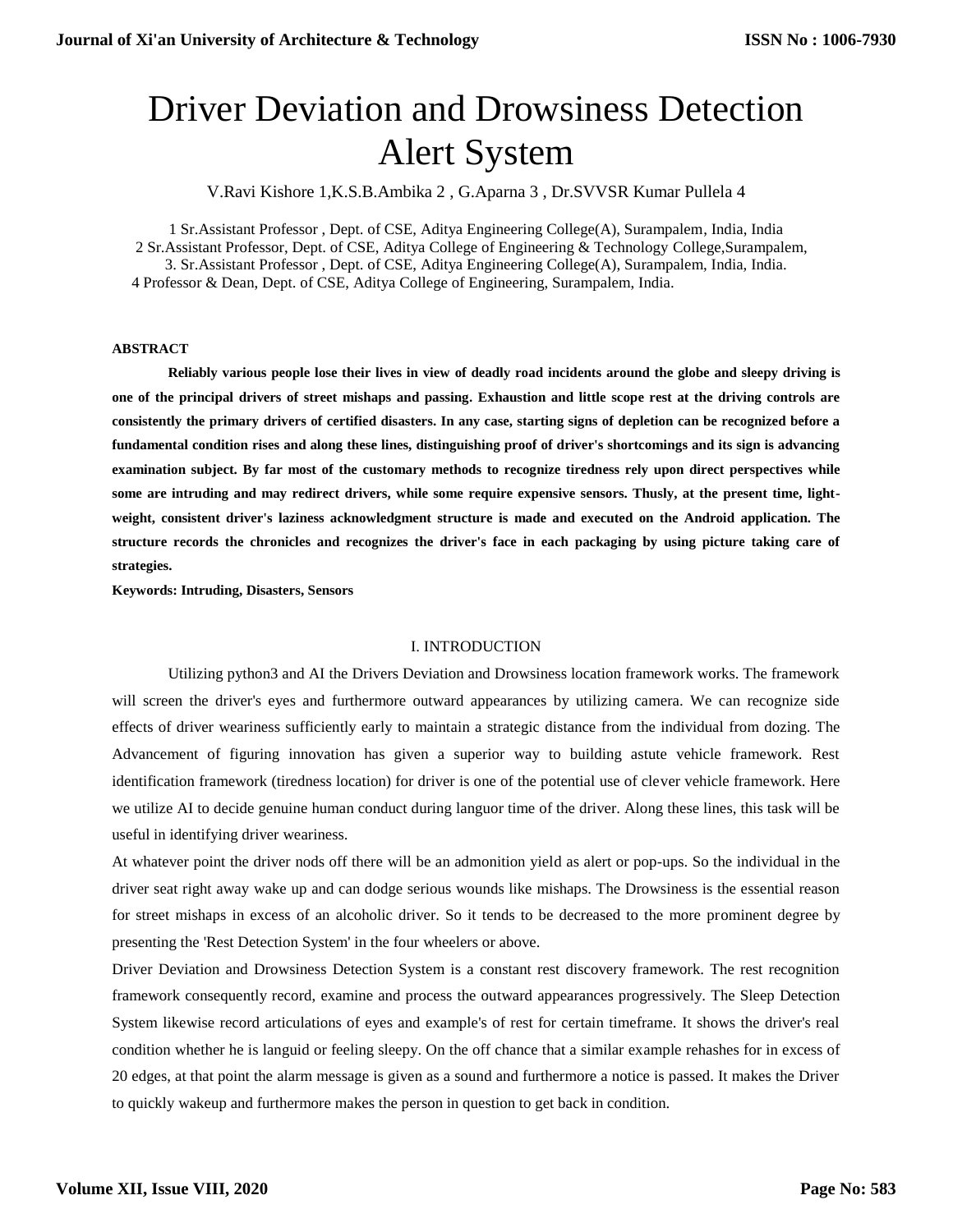# **1.1 Existing System**

Past ways to deal with laziness identification principally utilized pre-presumptions and general generalizations about the important conduct, concentrating on squint rate, eye conclusion and yawning. The present arrangements detects the pulse examples of the driver, checks the position and unusual examples of guiding, screens the situation of the driver, screens the anomalous development of the head and furthermore eyes. This arrangement shows the neglect and furthermore the state of the individual likes wellbeing and wellness and rest of the driver. Progressively exact outcomes can be watched.

## *1.1.1. Disadvantages of Existing System*

- Directly this element is utilized uniquely in top of the line release and propelled vehicle models.
- Yet, they have to recognize various examples and numerous things to foresee circumstances and driver temperaments.
- Numerous things should be checked to detect the state of mind or the rest of the driver.
- More expense to execute
- Time taking procedure since it has to watch same strange examples over and again.

#### **1.2 Proposed System**

 We are building up a commonsense and cost-effective execution to this issue. The rest recognition framework records the standards of conduct of eyes of the driver with a computerized camcorder. The recorded edges are set up in the progressing and Machine Learning Algorithms are used to process and perceive the resting instances of the driver in outlines and in the event that the examples are watched for a ceaseless time frame, at that point the driver is cautioned by a sound warning and causes the driver to leave rest. Here we utilize AI to decide genuine human conduct during laziness time of the driver.

### *1.2.1. Advantages of Proposed System*

- $\checkmark$  Cost-proficient framework.
- $\checkmark$  Safe driving for drivers around evening time.
- $\checkmark$  Advanced vehicular innovation.
- $\checkmark$  Prevents street mishaps.
- $\checkmark$  Even fundamental model vehicles can likewise have the option to utilize this framework.

#### **1.3. Scope**

Driver Deviation and Drowsiness Detection System distinguishes eye examples and dozing examples of the driver while driving the vehicles. A non-interfering system to bind the eyes and screen weariness made. Information about the head and eyes position are procured through various self-made picture planning figuring. During the perception, the structure can pick whether the eyes are opened or closed. Precisely when the eyes have been shut for two seconds, an admonishment signal is given. Besides, during watching, the structure can therefore distinguish any eye restricting botch that may have occurred. It helps the ordinary citizens in furnishing with an extra progressed vehicular framework to alarm them in low circumstances and maintain a strategic distance from mishaps. As the driver inputs his drive span in the framework before beginning his/her excursion. The framework begins to catch record and break down all the casings that are caught and checks for the eye separations of the driver and access the no. of edges similar examples or a similar circumstance is watched. An alarm is passed to the driver through a sound which causes the driver to wake up and leave the languor and enjoy a little reprieve which may help the driver in unwinding and can proceed with his excursion for additional time. It examines the eye separation. It helps in keeping up a key good ways from incidents. It channels the rest models and alerts the driver. It gives the

# **Volume XII, Issue VIII, 2020**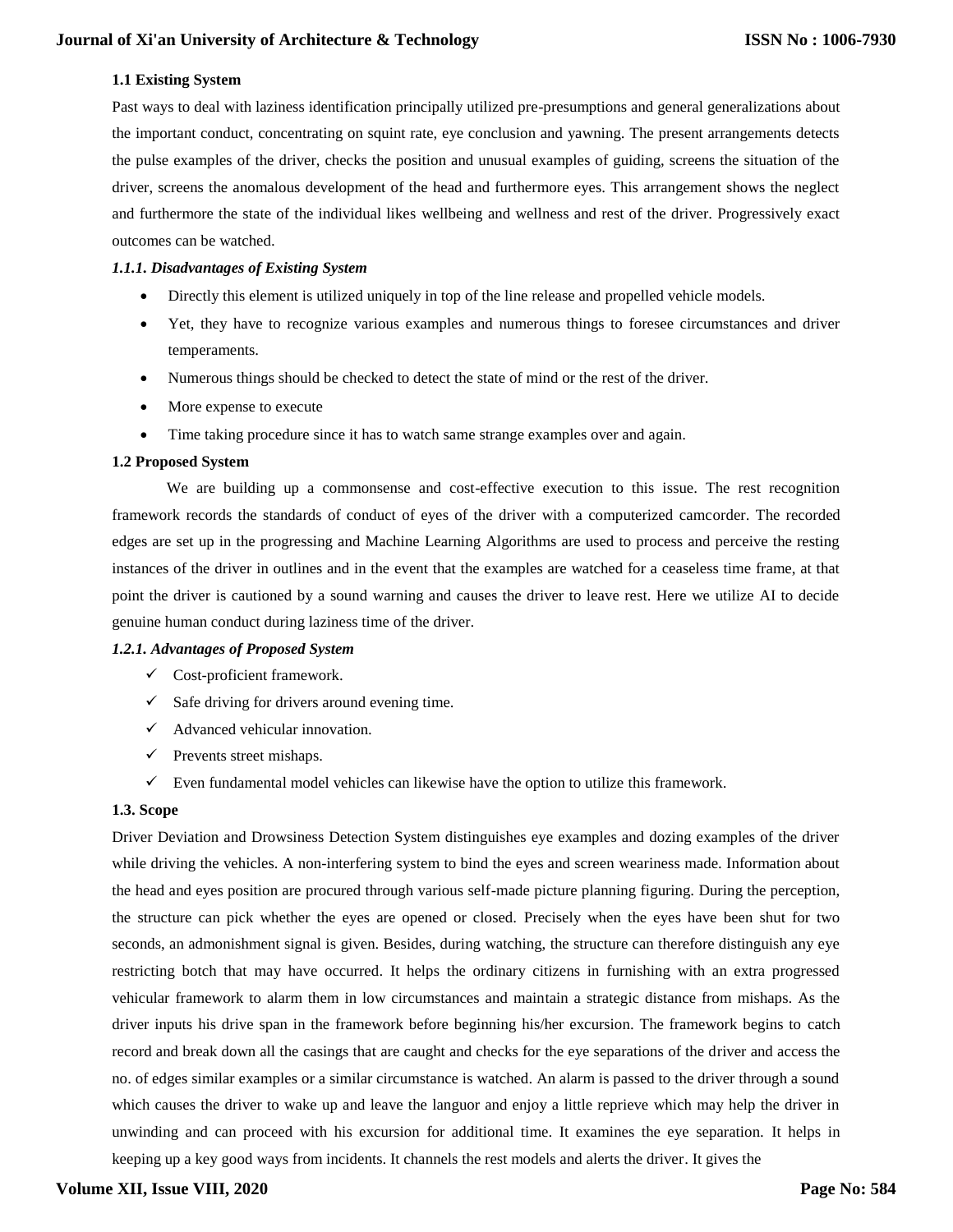# **Journal of Xi'an University of Architecture & Technology**

measurements of the excursion to the driver to improve his next drives. It demonstrates the measurements to the administrator with the goal that the drive can be observed and can have a protected drive on streets. It have a few favorable circumstances like existence of the driver can be spared by cautioning him utilizing the alert framework in the vast majority of the causes, can work in dull by utilizing eyebrows observing, simple usage because of promptly accessible equipment and programming, a proficient framework to recognize client mindfulness dependent on exhaustion discovery, traffic the executives can be kept up by diminishing mishaps.

We have to meet a few criteria to make our framework work successfully and to create better result and improve the drive. There ought to be no unsettling influence in the middle of the driver and the framework to catch and sweep the driver designs obviously. The eyes should be obviously noticeable so they can be filtered consistently with no interference. The module and the driver's face should be adjusted an obviously unmistakable way to one another so no mistakes happen. Just straightforward glasses can be utilized by the driver while riding. The driver should be alert while driving with the goal that mishaps can be decreased. The vehicle ought to be either 4-wheeler or above, vehicles ought to contain a rooftop better lighting and to catch plainly. It doesn't acknowledge or don't acts in better manner if there is an unsettling influence between the driver and the camera, it doesn't acknowledge any dull cooling glasses other than straightforward glasses.

This framework conveys an alarm message to advise the driver when he/she is in languor state, ahead of time to that an alarm sound is additionally added to ensure that the driver awakens from the laziness state and have a break to proceed with the excursion. After the total excursion a measurement of the total drive is appeared to the driver to make him/her proficient about his/her excursion and make his/her future excursions progressively sheltered and better.

There are a few limitations that make this framework to work inappropriately. Like aggravations in the middle of the driver and the camera, dim shades inside the vehicle, dim sun glasses, questions that come in the middle of the driver and the camera.

In the event that any dubious information is assembled or caught in the framework while filtering then the information is added to the insights which lead to loud information and low precision in measurements. In this way, the above compels should be followed to make the framework work appropriately in all conditions. On the off chance that any aggravation like scouring the eyes, shutting eyes because of falling of residue, when eye consumes happens because of all the more light, happens then the information is caught and is put away for additional refining.



#### II.SYSTEM IMPLEMENTATION

Flowchart of the proposed system.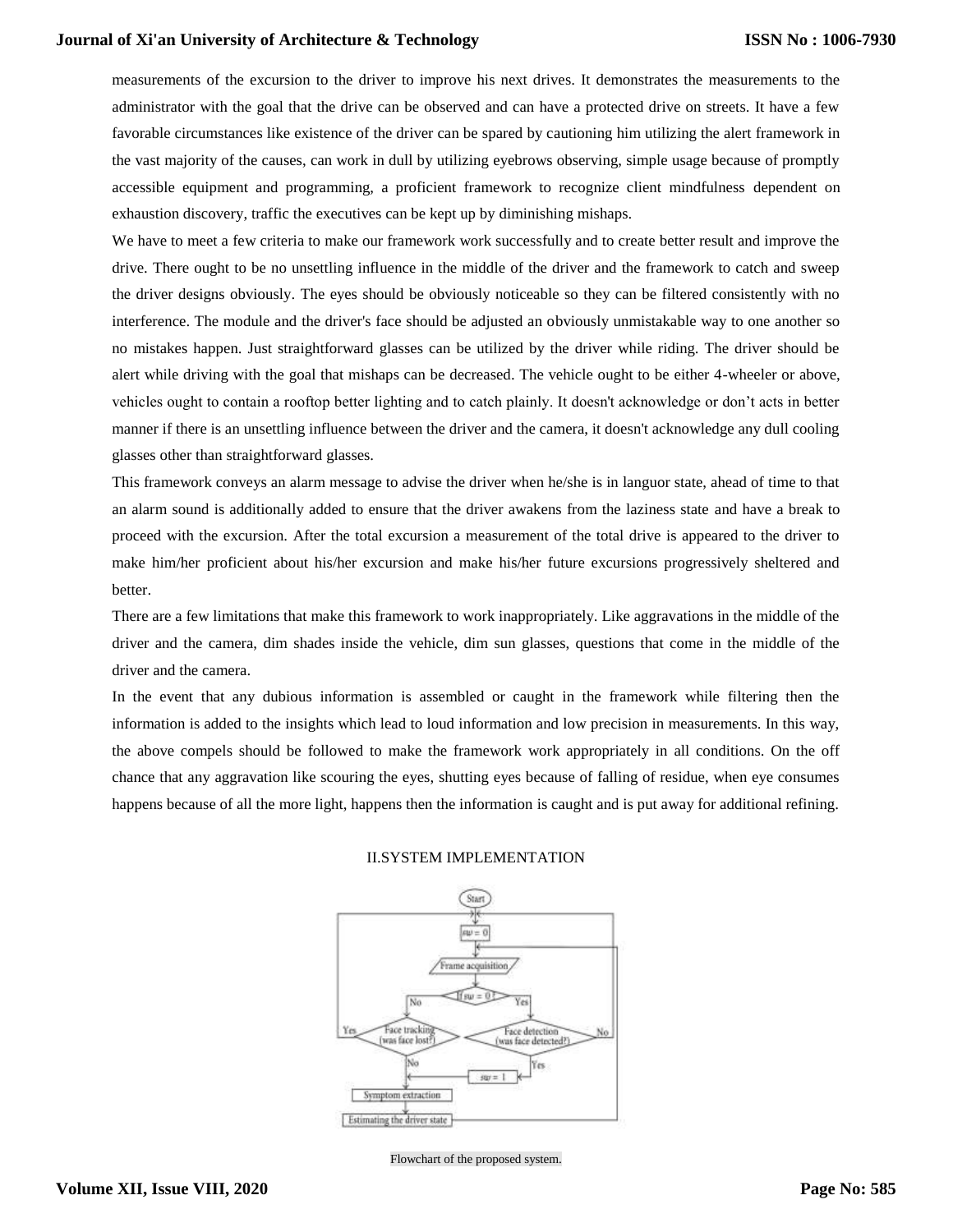# **Journal of Xi'an University of Architecture & Technology**

MySQL is a well known choice of database for use in web applications and is a central portion of the for the most part used LAMP open-source web application programming stack (and other'AMP'stacks).LAMP is a truncation for "Linux, Apache, MySQL, Perl/PHP/Python."Free-programming open source broadens that require a full-included database the board structure consistently utilizes MySQL. For business use, a couple of paid adaptations are open and offer additional value. Applications which use MySQL databases incorporate TYPO3, Joomla, Word Press, phpBB, MyBB, Drupa land another programming..

## **2.1 Sample Code**

# **Input.py**

```
 #window
screen = Tk()screen.geometry("500x500")
screen.title("Sleep Detection System")
heading = Label(text = "Enter Journey Details", bg = "grey", fg = "white")
heading.config(font=("Courier", 14))
heading.pack() 
name = StringVar()duration = IntVar()name_label = Label(text = "Driver's Name")
name_label.config(font=("Arial", 10))
duration\_label = Label(text = "Journal; Duration")duration_label.config(font=("Arial", 10))
name input = Entry(textvariable = name, width = "40")duration\_input = Entry(textvariable = duration, width = "40")name_label.place(x = 20, y = 100)
name_input.place(x = 20, y = 130)
duration_label.place(x = 20, y = 180)
duration input.place(x = 20, y = 210)
#start = Button(text = "Start Now", width = "70", height = "2")
#start.place(x = 0, y = 440)
start = Button(screen, text = "Start Now", width = "15", height = "2", command = popupmsg)
start.place(x = 20, y = 260)
end = Button(screen, text = "Quit", width = "15", height = "2", command = screen.destroy)
end.place(x = 180, y = 260)
Drowsiness detection.py
def open1():
        def eye_aspect_ratio(eye):
                 A = distance.euclidean(eye[1], eye[5])B = distance.euclidean(eye[2], eye[4])C = distance.euclidean(eye[0], eye[3])ear = (A + B) / (2.0 * C)return ear
         thresh = 0.25frame\_check = 20detect = dlib.get_frontal_face_detector()
         predict = dlib.shape_predictor("shape_predictor_68_face_landmarks.dat")# Dat file is the crux of the code
         (lStart, lEnd) = face_utils.FACIAL_LANDMARKS_68_IDXS["left_eye"]
         (rStart, rEnd) = face_utils.FACIAL_LANDMARKS_68_IDXS["right_eye"]
        cap=cv2.VideoCapture(0)
         flag=0
         while True:
                 ret, frame=cap.read()
                 frame = imutils.resize(frame, width=450)
                 gray = cv2.cvtColor(frame, cv2.COLOR_BGR2GRAY)
                 \text{subjects} = \text{detect}(\text{gray}, 0)for subject in subjects:
                          shape = predict(gray, subject)
```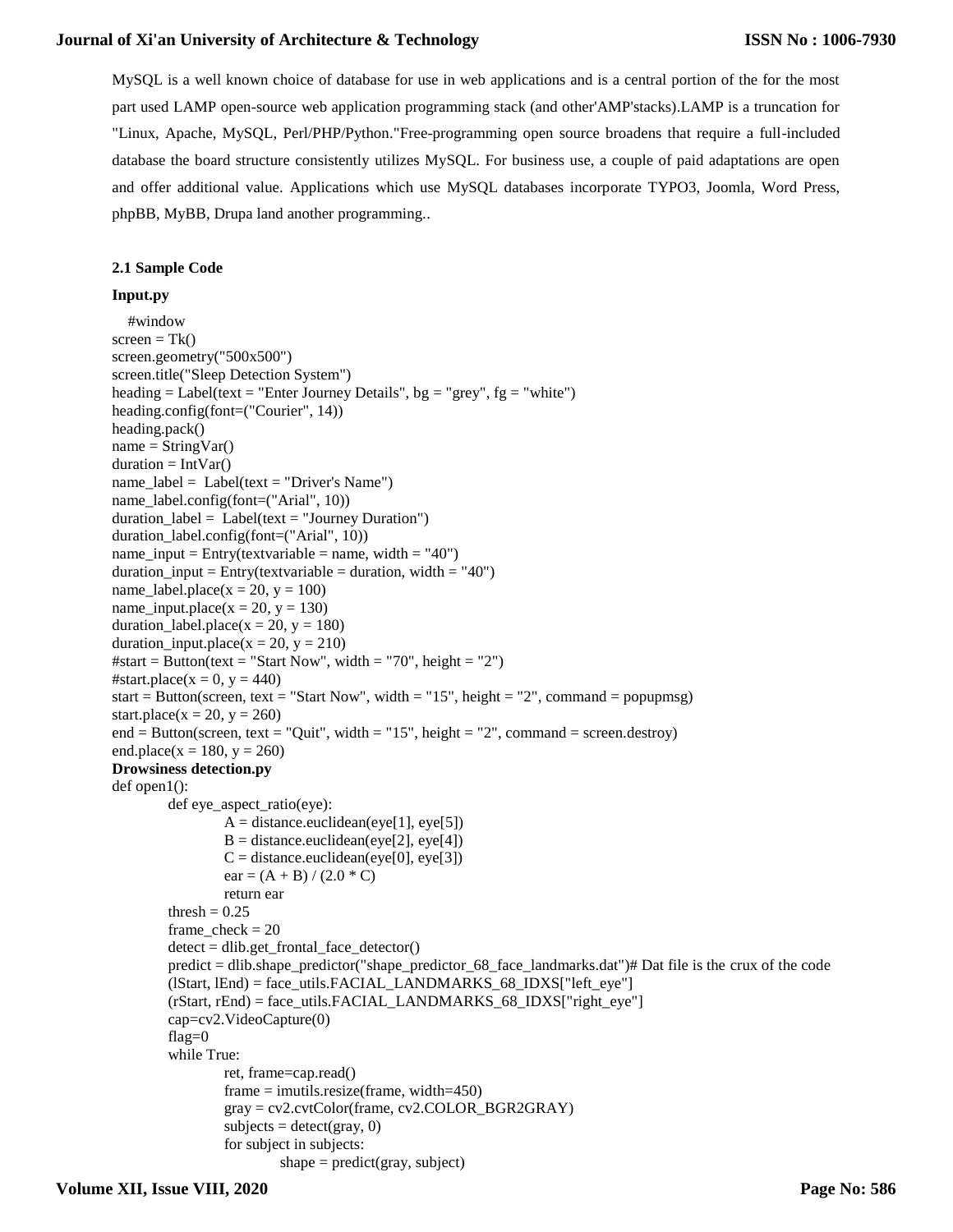| Journal of Xi'an University of Architecture & Technology |                                                                                                         | shape = $face\_utils.shape_to_np(shape)$ #converting to NumPy Array        |                            |             |                              |                                                                | <b>ISSN No: 1006-7930</b> |
|----------------------------------------------------------|---------------------------------------------------------------------------------------------------------|----------------------------------------------------------------------------|----------------------------|-------------|------------------------------|----------------------------------------------------------------|---------------------------|
|                                                          |                                                                                                         | $leftEye = shape[1Start:1End]$                                             |                            |             |                              |                                                                |                           |
|                                                          |                                                                                                         | $rightEye = shape[rStart:rEnd]$<br>$leftEAR = eye\_aspect\_ratio(leftEye)$ |                            |             |                              |                                                                |                           |
|                                                          |                                                                                                         | $rightEAR = eye\_aspect\_ratio(rightEye)$                                  |                            |             |                              |                                                                |                           |
|                                                          |                                                                                                         | $ear = (leftEAR + rightEAR) / 2.0$                                         |                            |             |                              |                                                                |                           |
|                                                          |                                                                                                         | $leftEyeHull = cv2.comvexHull(leftEye)$                                    |                            |             |                              |                                                                |                           |
|                                                          | $rightEyeHull = cv2.comvexHull(rightEye)$<br>cv2.drawContours(frame, [leftEyeHull], -1, (0, 255, 0), 1) |                                                                            |                            |             |                              |                                                                |                           |
|                                                          |                                                                                                         |                                                                            |                            |             |                              |                                                                |                           |
|                                                          | $cv2. drawContours(frame, [rightEyeHull], -1, (0, 255, 0), 1)$<br>if ear $\langle$ thresh:              |                                                                            |                            |             |                              |                                                                |                           |
|                                                          |                                                                                                         | flag $+= 1$                                                                |                            |             |                              |                                                                |                           |
|                                                          |                                                                                                         | print (flag)                                                               |                            |             |                              |                                                                |                           |
|                                                          |                                                                                                         | if $flag \geq frame_{check}$ :                                             |                            |             |                              | cv2.putText(frame, "*****************ALERT!******************* |                           |
| (10, 30),                                                |                                                                                                         |                                                                            |                            |             |                              |                                                                |                           |
|                                                          |                                                                                                         |                                                                            |                            |             |                              | cv2.FONT_HERSHEY_SIMPLEX, 0.7, (0, 0, 255),                    |                           |
|                                                          |                                                                                                         |                                                                            | #print ("Drowsy")          |             |                              |                                                                |                           |
|                                                          | else:                                                                                                   |                                                                            |                            |             |                              |                                                                |                           |
|                                                          |                                                                                                         | flag = $0$<br>cv2.imshow("Frame", frame)                                   |                            |             |                              |                                                                |                           |
|                                                          |                                                                                                         | $key = cv2$ .wait $Key(1) & QxFF$                                          |                            |             |                              |                                                                |                           |
|                                                          | if key $==$ ord("q"):                                                                                   |                                                                            |                            |             |                              |                                                                |                           |
|                                                          | break                                                                                                   |                                                                            |                            |             |                              |                                                                |                           |
| cv2.destroyAllWindows()<br>cap.stop()                    |                                                                                                         |                                                                            |                            |             |                              |                                                                |                           |
| if ${\_}name{\_} == {\_} {\_}main {\_}."$                |                                                                                                         |                                                                            |                            |             |                              |                                                                |                           |
| open()                                                   |                                                                                                         |                                                                            |                            |             |                              |                                                                |                           |
| cv2.destroyAllWindows()                                  |                                                                                                         |                                                                            |                            |             |                              |                                                                |                           |
| cap.stop()<br><b>TABLES:-</b>                            |                                                                                                         |                                                                            |                            |             |                              |                                                                |                           |
|                                                          |                                                                                                         |                                                                            |                            |             |                              |                                                                |                           |
| Field                                                    |                                                                                                         | : Type                                                                     |                            |             |                              | : Null : Key : Default : Extra                                 |                           |
| bs_id                                                    |                                                                                                         | int(11)                                                                    | N0                         | PRI         | <b>NULL</b>                  | auto_increment                                                 |                           |
| bs_from                                                  |                                                                                                         | varchar(100)                                                               | N0                         |             | MOLT                         |                                                                |                           |
| bs_to                                                    |                                                                                                         | varchar(100)                                                               | N0                         |             | <b>NULL</b>                  |                                                                |                           |
| bs_ticket_fair   int(11)                                 |                                                                                                         |                                                                            | : NO                       |             | <b>: MOTT</b>                |                                                                |                           |
|                                                          |                                                                                                         |                                                                            |                            |             |                              |                                                                |                           |
|                                                          |                                                                                                         | This table gives the description of bus route.                             | Table: 2.1 bus route       |             |                              |                                                                |                           |
|                                                          |                                                                                                         |                                                                            |                            |             |                              |                                                                |                           |
| Field : Type                                             |                                                                                                         |                                                                            |                            |             | Null   Key   Default   Extra |                                                                |                           |
| sno                                                      | int(11)                                                                                                 | <b>NO</b>                                                                  | <b>PRI</b>                 | <b>NULL</b> |                              | auto_increment                                                 |                           |
| cname                                                    |                                                                                                         | <b>NO</b><br>varchar(50)                                                   |                            | <b>MULL</b> |                              |                                                                |                           |
| cid                                                      |                                                                                                         | <b>NO</b><br>varchar(20)                                                   |                            | <b>MULL</b> |                              |                                                                |                           |
|                                                          |                                                                                                         |                                                                            | <b>Table: 2.2 Colleges</b> |             |                              |                                                                |                           |
|                                                          |                                                                                                         |                                                                            |                            |             |                              |                                                                |                           |

This table gives the description of colleges.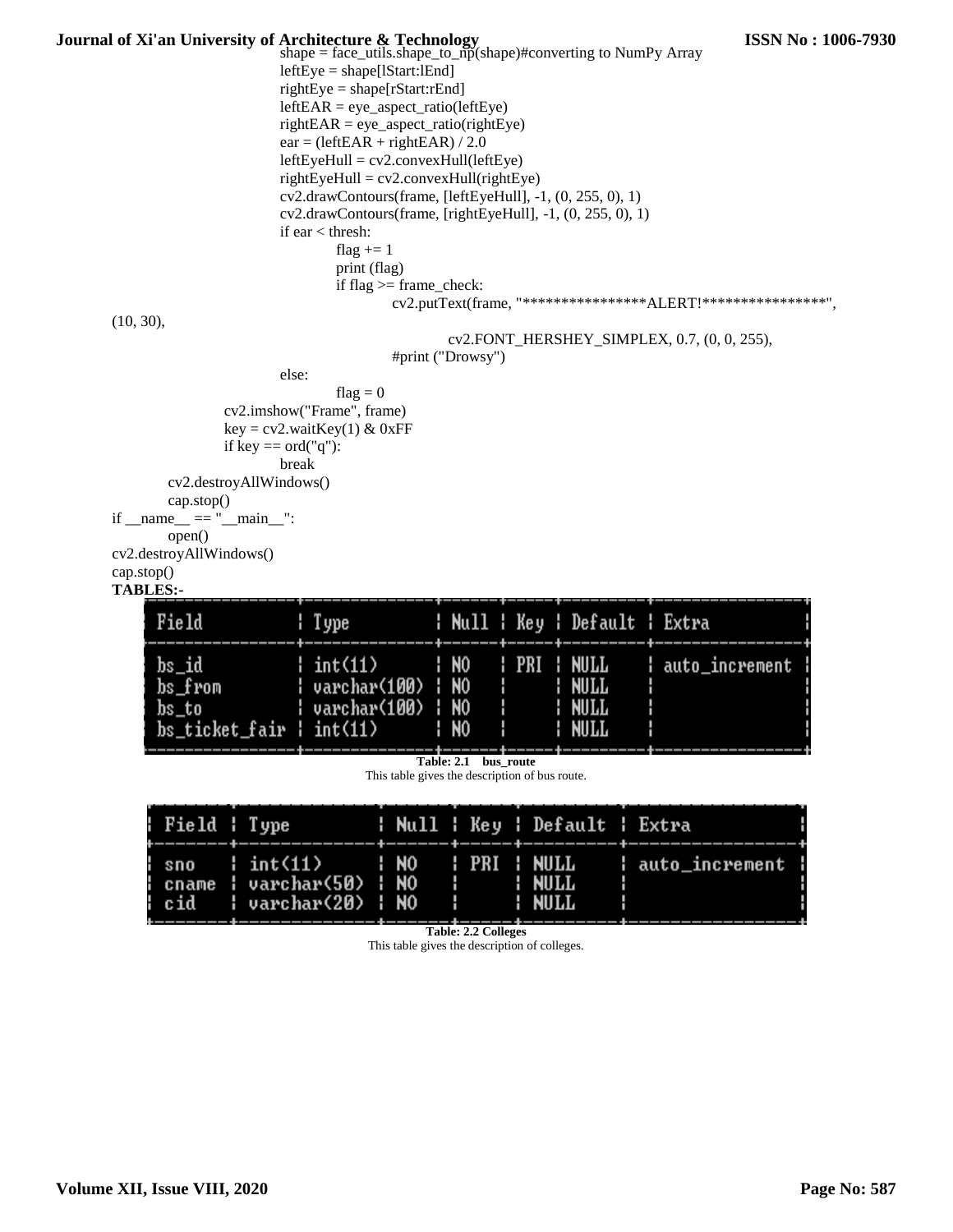**Journal of Xi'an University of Architecture & Technology**

| T ype                                                                               |                                        |                                                          |        |                                                          |                                                                                                                                                                                                                                                                                                                                   | i Extra                  |                                                                                                                                 |
|-------------------------------------------------------------------------------------|----------------------------------------|----------------------------------------------------------|--------|----------------------------------------------------------|-----------------------------------------------------------------------------------------------------------------------------------------------------------------------------------------------------------------------------------------------------------------------------------------------------------------------------------|--------------------------|---------------------------------------------------------------------------------------------------------------------------------|
| int<11><br>varchar<20><br>int<11><br>varchar(20)<br>int(11)<br>int(11)<br>timestamp | NO<br>NO<br>NO<br>NO<br>NO<br>NO<br>NO |                                                          | 9<br>н |                                                          |                                                                                                                                                                                                                                                                                                                                   |                          |                                                                                                                                 |
|                                                                                     |                                        |                                                          |        |                                                          |                                                                                                                                                                                                                                                                                                                                   |                          |                                                                                                                                 |
| ¦ Type                                                                              |                                        |                                                          |        |                                                          |                                                                                                                                                                                                                                                                                                                                   |                          |                                                                                                                                 |
| int(11)<br>varchar(20)<br>int(11)<br>r_added_on ¦ timestamp                         |                                        | PRI                                                      |        |                                                          |                                                                                                                                                                                                                                                                                                                                   |                          |                                                                                                                                 |
|                                                                                     |                                        |                                                          |        |                                                          |                                                                                                                                                                                                                                                                                                                                   |                          |                                                                                                                                 |
| : Type                                                                              |                                        |                                                          |        |                                                          |                                                                                                                                                                                                                                                                                                                                   |                          |                                                                                                                                 |
| int(11)<br>varchar(50)<br>varchar(50)<br>varchar(20)                                | N0<br><b>NO</b><br><b>N</b> O<br>N0    |                                                          | PRI    | <b>MALL</b><br><b>MULL</b><br><b>NULL</b><br><b>NULL</b> |                                                                                                                                                                                                                                                                                                                                   |                          |                                                                                                                                 |
|                                                                                     |                                        | N0<br>N <sub>0</sub><br>N <sub>0</sub><br>N <sub>0</sub> |        | PRI<br>: MUL                                             | : Null : Key : Default<br><b>NULL</b><br><b>NULL</b><br><b>NULL</b><br><b>NULL</b><br><b>NULL</b><br>0000—00—00<br>Table: 2.3 Fresh_app<br>This table gives the description of Fresh app.<br>¦ Null ¦ Key ¦ Default<br>NULL<br>NULL<br><b>MALL</b><br><b>Table: 2.4 Recharge</b><br>This table gives the description of recharge. | <b>CURRENT_TIMESTAMP</b> | auto_increment<br>on update CURR<br>00 : 00 : 00<br>Extra<br>auto_increment<br>: Null : Key : Default : Extra<br>auto_increment |

**Table: 2.5 Std\_college**

This table gives the description of Student College.

# III.TESTING

# **3.1 Unit Testing**

| Microsoft Parties by New York Company of America 1991<br>14 181 Toyotal Dain Talliner Schalter Select                          | --            |
|--------------------------------------------------------------------------------------------------------------------------------|---------------|
|                                                                                                                                |               |
| Exercis<br>m                                                                                                                   |               |
| AAANAA LAHUMAA KA (1770) SUULUI 2011<br>research annual Contra Severicist Commerci-                                            |               |
| MARINE + LEELING - TELEC DUNNE DOMAINT, 24 + Termit, 25 + Temmit, 2020 + TELEC, 201991-1-TEL<br>MAINELINEELEDGA TOTALETI, EN L |               |
| 1101010-00201                                                                                                                  |               |
| lance in Advancement<br><b>ENGALAZZ, V. BERTONITI</b><br>Same Allie Contact C                                                  |               |
| HER LEEL ? GELLISED OF TOURING INSUR-<br>1444   EDSA - 100011191001-12527; 1011                                                |               |
| mission sales . Y relatement in them assessed<br>MUSEUM ASSAULTERED FORTUNITY (19)                                             |               |
| sana banco il descrittaggiore il cape, model il forto<br>INVERSE DESIGN TO BROWN FEDERAL REGISTRATIONS, HEARD IN THIS IS       |               |
| <b>SALE FOR THE SPIRE FOR THE R</b><br>AREA ASSESSED AND THE ST. P. LEWIS<br>AMA ASSIVATENTE = (0, 2 4 LIN)                    |               |
| HUBSIDE 2003 (ASSEMULT-20, 2 T 120)<br>HORSES LIGHT-ASSESS F-10, J F 10.0-                                                     |               |
| \$13111 W.M.Holeyster & Private Burn, Mused & Walt Secure & Hills,<br>REFA/V.SIAHOC P. P. J. P. 4685                           |               |
| (FEE) * BUTCHINGER, 1980 * TOUCH SUT, NASA * TUT, DELET * TO, COMERC * GALAXIES<br>every cannons = 25; J = 1821.               |               |
| \$60 = \$63.50 (\$1):000, '100 + "111; ("), 46.03 + "11"; '\$6.000 + "11"; contact + 41.000 (\$62):011                         |               |
|                                                                                                                                | Title R. Pain |
| $0 \equiv k \equiv 0$                                                                                                          | $-10.09 - 10$ |

We have successfully performed unit testing on "input details" code and we have executed it perfectly.

# **3.2 Integration Testing**

Here spotlight is on plan and development of the product design. Coordination Testing is a recognizing system for working up the program structure while at the same time driving tests to reveal mixes up related to interfacing. The goal is to take unit attempted domains and gathers a program structure that has been made by the course out of action. The target here is to check whether modules can be made sensibly, the element being on attempting interfaces between modules.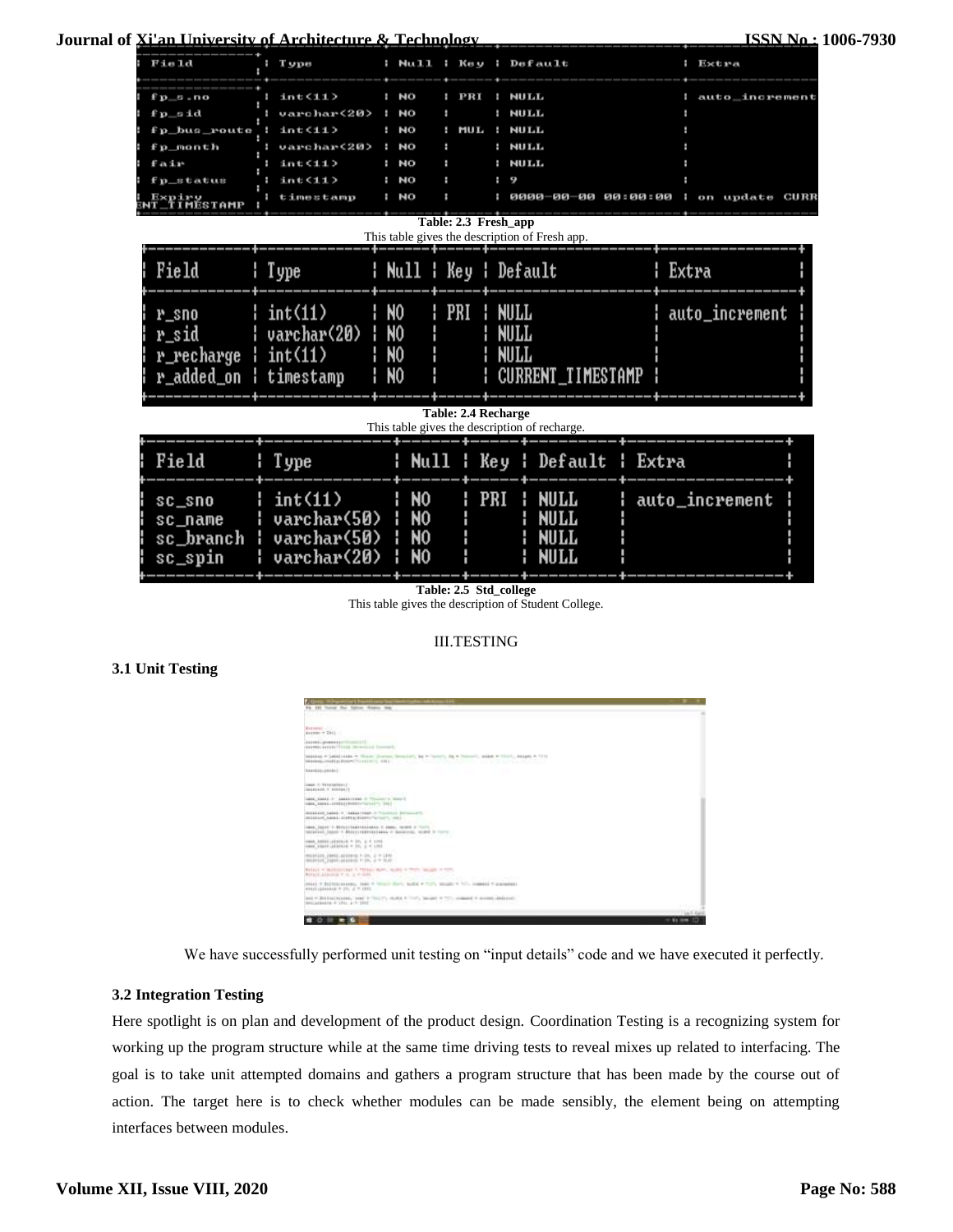# **3.3 Validation Testing**

Right now, as a feature of programming prerequisite examination is approved against the product that has been built i.e., endorsement succeeds when programming limits in a manner that can reasonably be normal by the customer.

## **3.4 System Testing**

 Structure testing of programming or hardware is giving coordinated a shot an aggregate, the fused system to survey the structure's consistency with its predefined requirements. System testing falls inside the degree of revelation testing, and taking everything into account, should require no data on the internal structure of the code or method of reasoning. Here the whole programming structure is endeavored. The reference record for this framework is the necessities archive, and the objective is to check on account of programming meets its prerequisites.

| <b>Test case ID</b> | <b>Input</b>                    | <b>Description</b>                          | <b>Expected result</b>                                   |  |
|---------------------|---------------------------------|---------------------------------------------|----------------------------------------------------------|--|
| OBP TC01            | Name blank<br>Duration blank    | A blank name and<br>blank duration is given | Please Enter the name and duration will be<br>displayed. |  |
| OBP TC02            | Driver Name<br>Duration blank   | Driver name and blank<br>duration is given  | Please Enter the duration will be displayed.             |  |
| OBP_TC03            | Blank name<br>Journey duration  | A blank name and<br>duration is given       | Please Enter the name will be displayed.                 |  |
| OBP TC04            | Driver name<br>Journey duration | Driver name journey<br>duration is given    | Device start's recording                                 |  |

#### IV. TESTCASES

#### **Table 4.1 Test case – Entering input**

| <b>Test case ID</b> | <b>Input</b>                            | <b>Description</b>                       | <b>Expected result</b>  |
|---------------------|-----------------------------------------|------------------------------------------|-------------------------|
| OBP_TC01            | Correct driver name<br>Correct duration | Driver name journey duration is<br>given | Device starts recording |
| OBP_TC02            | Wrong driver name<br>Wrong duration     | Driver name journey duration is<br>given | Device starts recording |
| OBP_TC03            | Correct driver name<br>Wrong duration   | Driver name journey duration is<br>given | Device starts recording |
| OBP_TC04            | Wrong driver name<br>Correct duration   | Driver name journey duration is<br>given | Device starts recording |

**Table 4.3 Test case - Add College**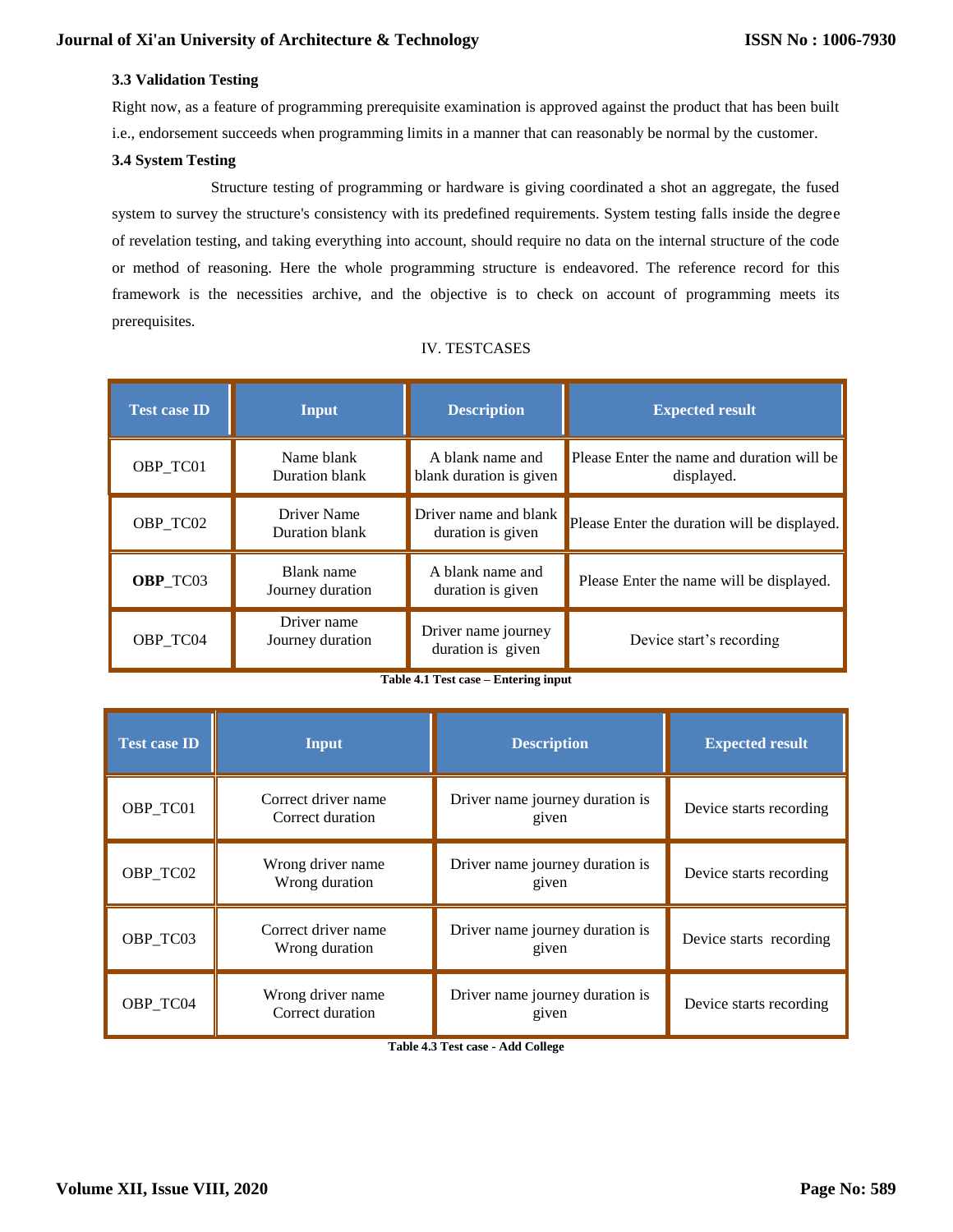# **Journal of Xi'an University of Architecture & Technology**

# V.REPORT GENERATION

| <b>Test case ID</b> | Input                           | <b>Description</b>                          | <b>Expected result</b>                                   | <b>Reports</b> |
|---------------------|---------------------------------|---------------------------------------------|----------------------------------------------------------|----------------|
| OBP_TC01            | Name blank<br>Duration blank    | A blank name and blank<br>duration is given | Please Enter the name and duration<br>will be displayed. | Fail           |
| OBP_TC02            | Driver Name<br>Duration blank   | Driver name and blank<br>duration is given  | Please Enter the duration will be<br>displayed.          | Fail           |
| <b>OBP</b> TC03     | Blank name<br>Journey duration  | A blank name and duration is<br>given       | Please Enter the name will be<br>displayed.              | Fail           |
| OBP TC04            | Driver name<br>Journey duration | Driver name journey duration<br>is given    | Device start's recording                                 | Pass           |

# **Table 5.1 Test case – Entering input**

| <b>Test case ID</b> | Input                                   | <b>Description</b>                       | <b>Expected result</b>  | <b>Reports</b> |
|---------------------|-----------------------------------------|------------------------------------------|-------------------------|----------------|
| OBP_TC01            | Correct driver name<br>Correct duration | Driver name journey<br>duration is given | Device starts recording | Pass           |
| OBP TC02            | Wrong driver name<br>Wrong duration     | Driver name journey<br>duration is given | Device starts recording | <b>Pass</b>    |
| OBP TC03            | Correct driver name<br>Wrong duration   | Driver name journey<br>duration is given | Device starts recording | <b>Pass</b>    |
| OBP TC04            | Wrong driver name<br>Correct duration   | Driver name journey<br>duration is given | Device starts recording | Pass           |

**Table 5.3 Test case - Add College**

# VI. SCREESHOTS

| Enter Journey Details                                        | Enter Journey Details                    |
|--------------------------------------------------------------|------------------------------------------|
| Driver's Name                                                | Driver's Name                            |
| <b>CONTRACTOR</b> CONTRACTOR<br>Journey Duration(min)<br>io. | Priyanka<br>Journey Duration(min)<br>165 |
| <b>Start Now</b><br>$Q_{\rm diff}$                           | ×<br>Quit<br>Start New                   |
|                                                              |                                          |
|                                                              |                                          |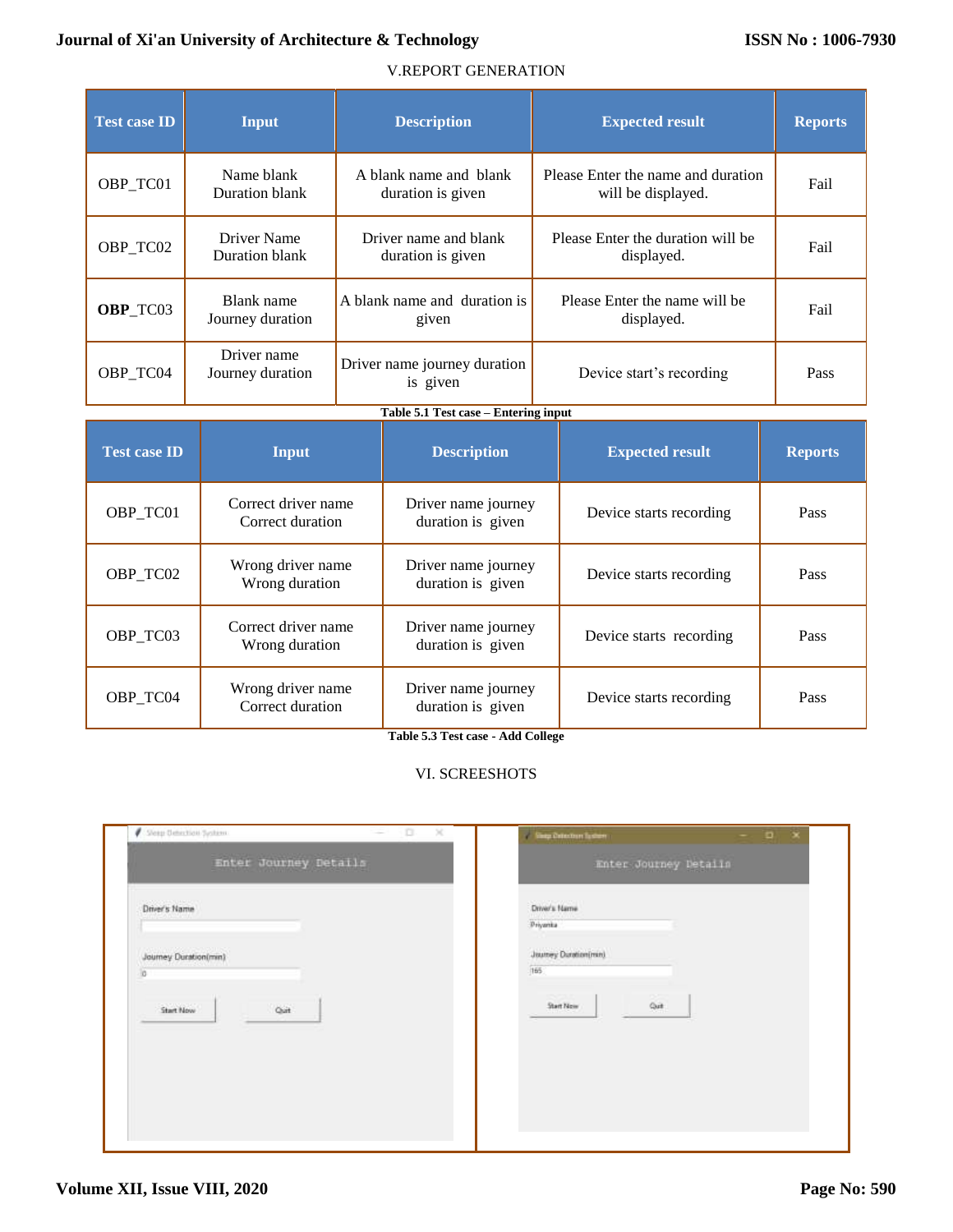

## VII. CONCLUSION AND FUTURE SCOPE

# **7.1 Conclusion**

 With our undertaking, the assignment of computerization of giving transport pass nearly diminishes the weight on the understudies and authorities. This robotization task improves the future use of sharing as it were. On the accentuation of robotization gave, APSRTC can get the advantage of efficient, diminishing labor, and so